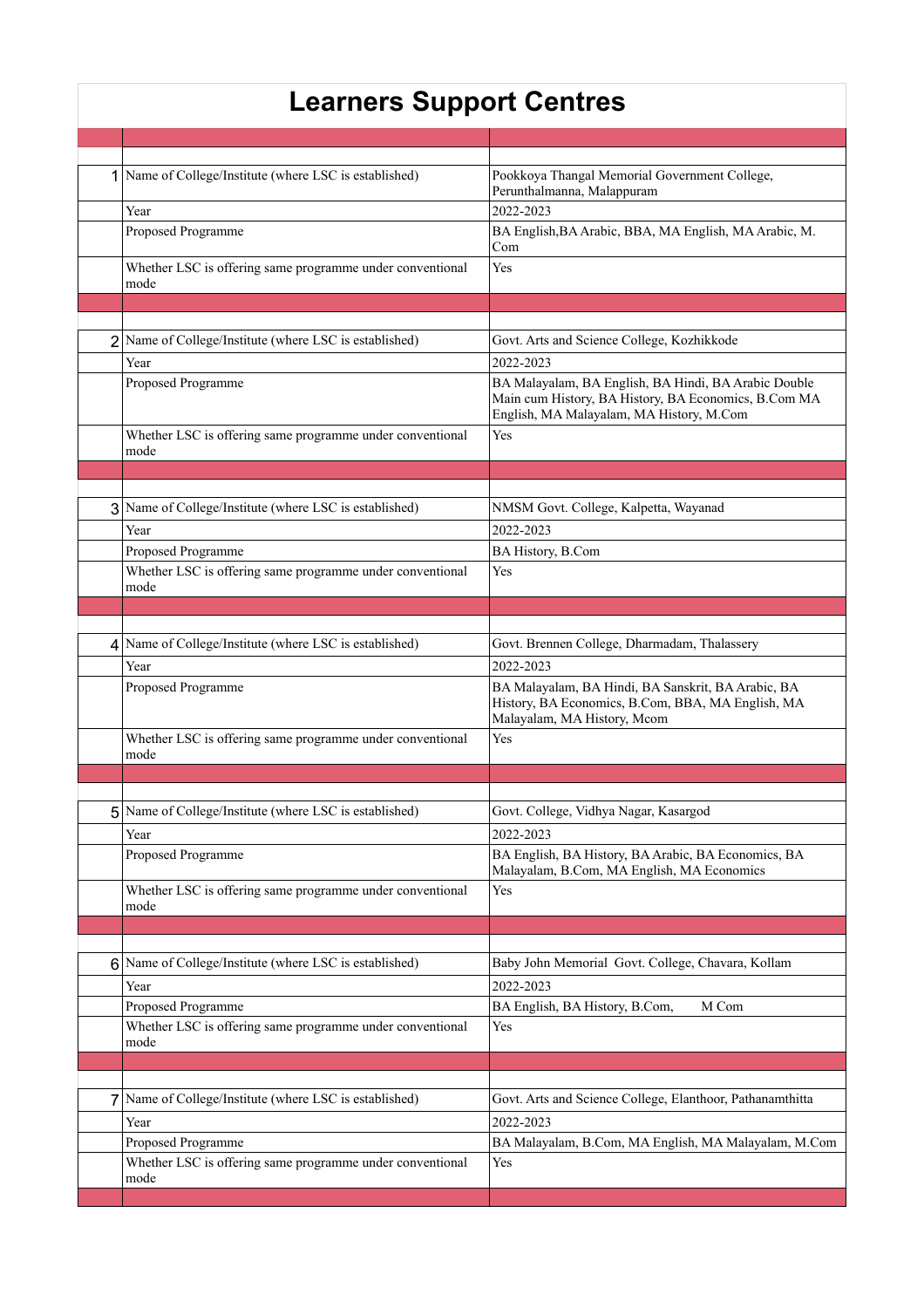| 8 Name of College/Institute (where LSC is established)            | Govt. College, Ambalapuzha, Alapuzha                                                                                                                          |
|-------------------------------------------------------------------|---------------------------------------------------------------------------------------------------------------------------------------------------------------|
| Year                                                              | 2022-2023                                                                                                                                                     |
| Proposed Programme                                                | BA Economics, B.Com, MA English, M.Com                                                                                                                        |
| Whether LSC is offering same programme under conventional<br>mode | Yes                                                                                                                                                           |
|                                                                   |                                                                                                                                                               |
|                                                                   |                                                                                                                                                               |
| 9 Name of College/Institute (where LSC is established)            | Govt. College Kottayam                                                                                                                                        |
| Year                                                              | 2022-2023                                                                                                                                                     |
| Proposed Programme                                                | BA English, BA Economics, B.Com, M.Com                                                                                                                        |
| Whether LSC is offering same programme under conventional<br>mode | Yes                                                                                                                                                           |
|                                                                   |                                                                                                                                                               |
|                                                                   |                                                                                                                                                               |
| 10 Name of College/Institute (where LSC is established)           | Govt. College, Thripunithura                                                                                                                                  |
| Year                                                              | 2022-2023                                                                                                                                                     |
| Proposed Programme                                                | BA English, BA History, BA Economics, B.Com(Tax), MA<br>English, Mcom (Fin)                                                                                   |
| Whether LSC is offering same programme under conventional         | Yes                                                                                                                                                           |
| mode                                                              |                                                                                                                                                               |
|                                                                   |                                                                                                                                                               |
|                                                                   |                                                                                                                                                               |
| 11 Name of College/Institute (where LSC is established)           | Maharajas College, Ernakulam                                                                                                                                  |
| Year                                                              | 2022-2023                                                                                                                                                     |
| Proposed Programme                                                | BA English, BA Malayalam, BA Hindi, BA Arabic, BA<br>Sanskrit, BA History, BA Economics, BA Philosophy, B.Com,<br>MA English, MA Malayalam, MA History, M.Com |
| Whether LSC is offering same programme under conventional         | Yes                                                                                                                                                           |
| mode                                                              |                                                                                                                                                               |
|                                                                   |                                                                                                                                                               |
|                                                                   |                                                                                                                                                               |
| 12 Name of College/Institute (where LSC is established)           | Sri. C Achutha Menon Government College, Thrissur                                                                                                             |
| Year                                                              | 2022-2023                                                                                                                                                     |
| Proposed Programme                                                | BA English, BA Economics, BA History, BBA, B.Com, MA<br>English, MA History, M.Com                                                                            |
| Whether LSC is offering same programme under conventional<br>mode | Yes                                                                                                                                                           |
|                                                                   |                                                                                                                                                               |
|                                                                   |                                                                                                                                                               |
| 13 Name of College/Institute (where LSC is established)           | Govt. Victoria College, Palakkad                                                                                                                              |
| Year                                                              | 2022-2023                                                                                                                                                     |
| Proposed Programme                                                | BA English, BA Malayalam, BA Hindi, BA Sanskrit, BA<br>History, BA Economics, B.Com, MA English, MA History                                                   |
| Whether LSC is offering same programme under conventional         | Yes                                                                                                                                                           |
| mode                                                              |                                                                                                                                                               |
|                                                                   |                                                                                                                                                               |
| 14 Name of College/Institute (where LSC is established)           | Sree Neelakanta Govt. Sanskrit (S N G S) College, Pattambi,                                                                                                   |
|                                                                   | Palakkad                                                                                                                                                      |
| Year                                                              | 2022-2023                                                                                                                                                     |
| Proposed Programme                                                | BA Malayalam, BA English, BA Sanskrit, BA Arabic, BA<br>History, BA Economics, B.Com, MA Malayalam, M.Com                                                     |
| Whether LSC is offering same programme under conventional         | Yes                                                                                                                                                           |
| mode                                                              |                                                                                                                                                               |
|                                                                   |                                                                                                                                                               |
|                                                                   |                                                                                                                                                               |
| 15 Name of College/Institute (where LSC is established)           | Govt. College Malappuram                                                                                                                                      |
| Year                                                              | 2022-2023                                                                                                                                                     |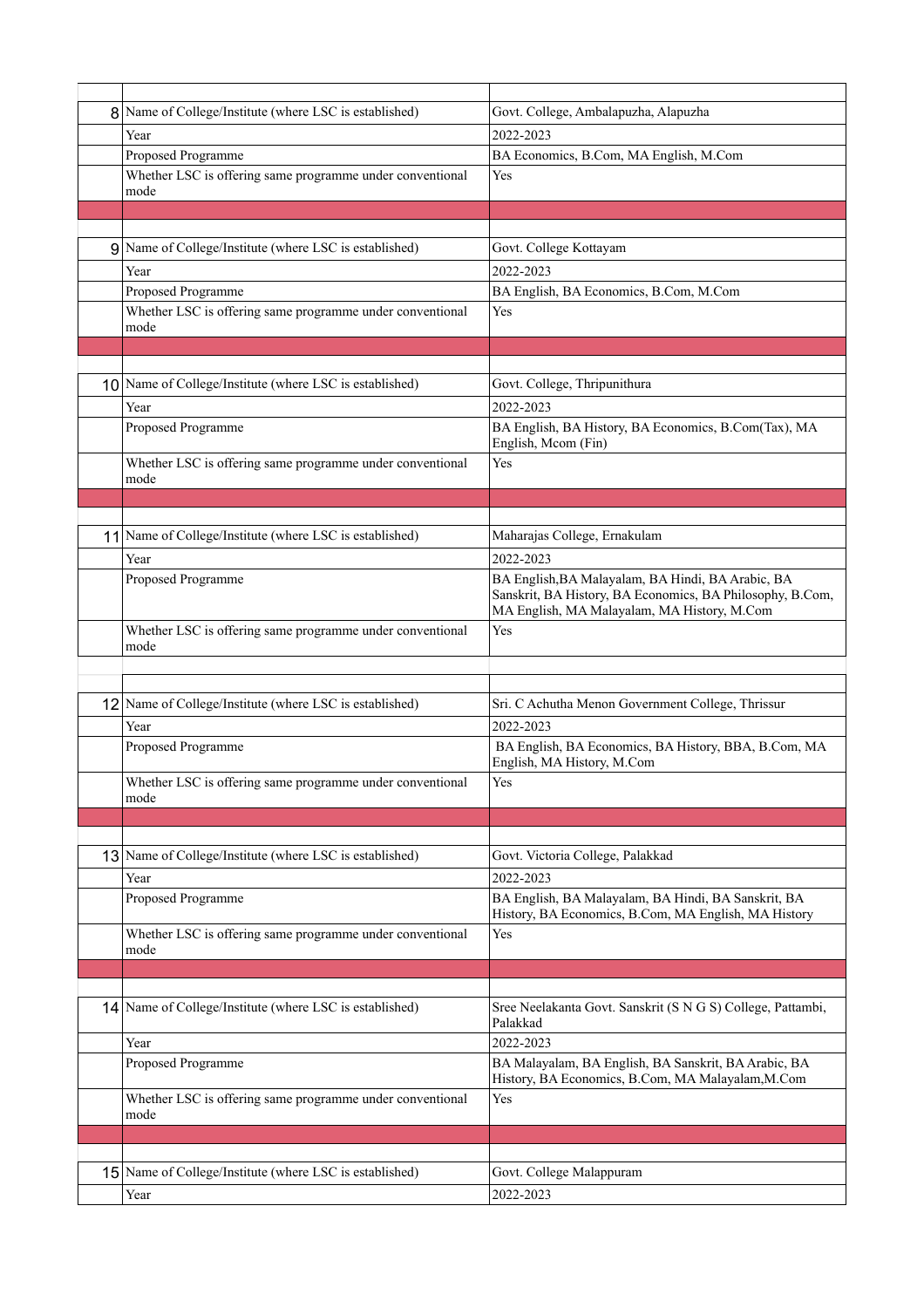| <b>Proposed Programme</b>                                           | BA Malayalam, BA Arabic, BA Economics, BA History, B.<br>Com, MA English, MA History, M.Com |
|---------------------------------------------------------------------|---------------------------------------------------------------------------------------------|
| Whether LSC is offering same programme under conventional<br>l mode | Yes                                                                                         |
|                                                                     |                                                                                             |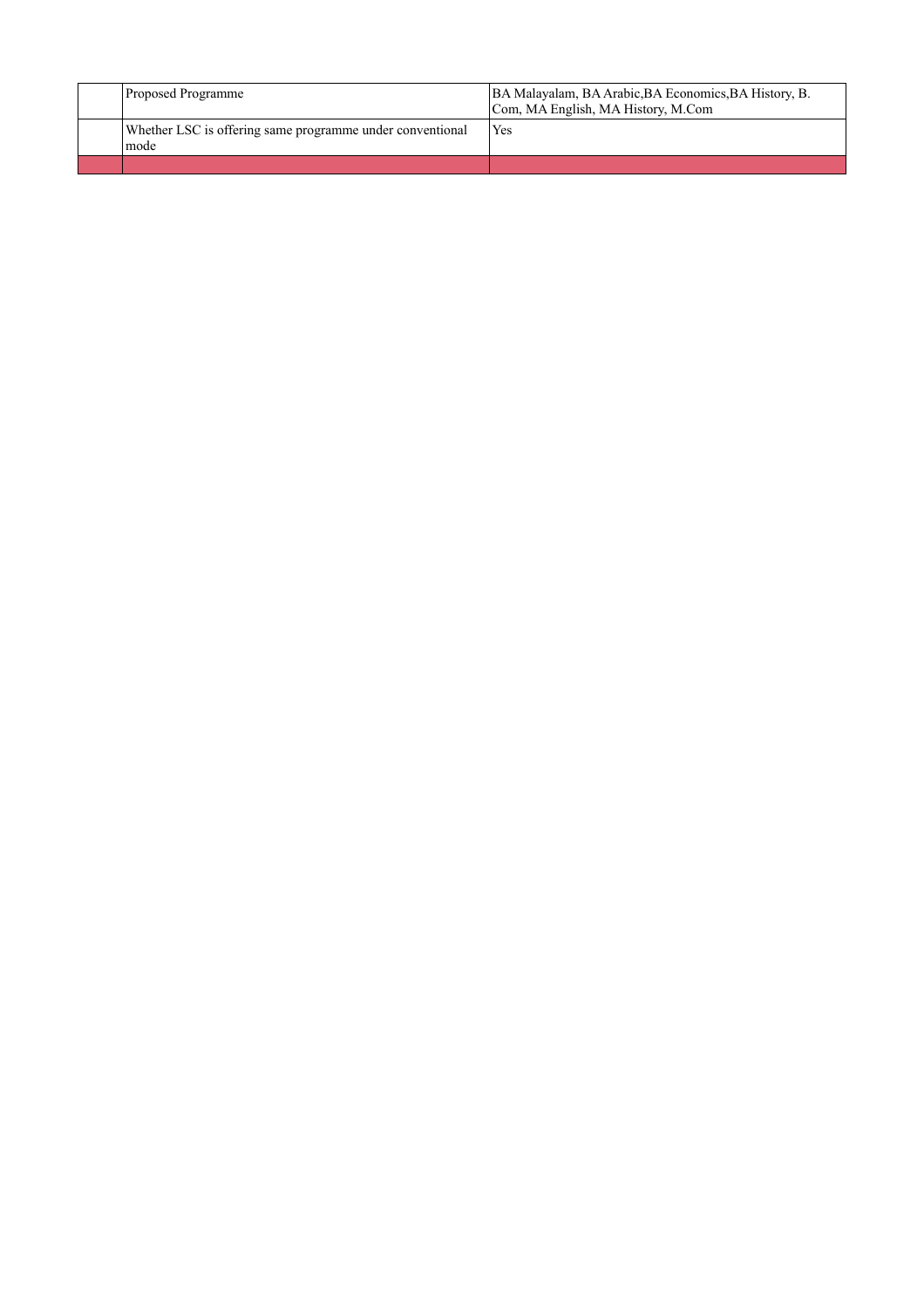| Learners Support Centre -1                                                      |                                              |
|---------------------------------------------------------------------------------|----------------------------------------------|
| Name of College/Institute                                                       | Pookkoya Thangal Memorial Government College |
| Address of College/Institute Line 1                                             | Perinthalmanna                               |
| Address of College/Institute Line 2                                             | Malappuram                                   |
| City                                                                            | Malappuram                                   |
| <b>District</b>                                                                 | Malappuram                                   |
| Pincode                                                                         | 679322                                       |
| <b>State</b>                                                                    | Kerala                                       |
| Whether the College/Institute is Private Or Govt. (where<br>LSC is Established) | Government                                   |
| <b>Regional Centre</b>                                                          | Govt. Arts and Science College, Kozhikkode   |
| Name of the Coordinator                                                         | Dr. Haridasan. B                             |
| <b>Contact details of Coordinator</b>                                           | 9496408066 haridasanvalapil@gmail.com        |
| Qualification of Coordinator                                                    | MA BEd PhD                                   |
| Designation of the Coordinator                                                  | Asst. Prof. Dept of History                  |
| Name of Affiliating University / HEI                                            | University of Calicut                        |
| No. of Counsellors                                                              | 8                                            |
|                                                                                 |                                              |

| Learners Support Centre -2                               |                                            |  |
|----------------------------------------------------------|--------------------------------------------|--|
| Name of College/Institute                                | Govt. Arts and Science College             |  |
| Address of College/Institute Line 1                      | Meenchanda                                 |  |
| Address of College/Institute Line 2                      | Kozhikkode                                 |  |
| City                                                     | Kozhikkode                                 |  |
| <b>District</b>                                          | Kozhikkode                                 |  |
| Pincode                                                  | 673002                                     |  |
| <b>State</b>                                             | Kerala                                     |  |
| Whether the College/Institute is Private Or Govt. (where |                                            |  |
| LSC is Established)                                      | Government                                 |  |
| <b>Regional Centre</b>                                   | Govt. Arts and Science College, Kozhikkode |  |
| Name of the Coordinator                                  | Sri. Kabeer.K. T                           |  |
| <b>Contact details of Coordinator</b>                    | 9847250869                                 |  |
| <b>Qualification of Coordinator</b>                      | MA, MEd.                                   |  |
| Designation of the Coordinator                           | Asst. Prof. Dept of Economics              |  |
| Name of Affiliating University / HEI                     | University of Calicut                      |  |
| No. of Counsellors                                       | 15                                         |  |
|                                                          |                                            |  |

| Learners Support Centre -3                                                      |                                            |  |
|---------------------------------------------------------------------------------|--------------------------------------------|--|
| Name of College/Institute                                                       | NMSM Govt. College                         |  |
| Address of College/Institute Line 1                                             | Kalpetta                                   |  |
| Address of College/Institute Line 2                                             | Puzhamudi                                  |  |
| City                                                                            | Wayanad                                    |  |
| <b>District</b>                                                                 | Wayanad                                    |  |
| Pincode                                                                         | 673122                                     |  |
| <b>State</b>                                                                    | Kerala                                     |  |
| Whether the College/Institute is Private Or Govt. (where<br>LSC is Established) | Government                                 |  |
| <b>Regional Centre</b>                                                          | Govt. Arts and Science College, Kozhikkode |  |
| Name of the Coordinator                                                         | Sri. Aneesh, M. Das                        |  |
| Contact details of Coordinator                                                  | 9447931205 amds1987@gmail.com              |  |
| Qualification of Coordinator                                                    | MCJ, BEd                                   |  |
| Designation of the Coordinator                                                  | Asst. Prof. Dept of Commerce               |  |
| Name of Affiliating University / HEI                                            | University of Calicut                      |  |
| No. of Counsellors                                                              | 16                                         |  |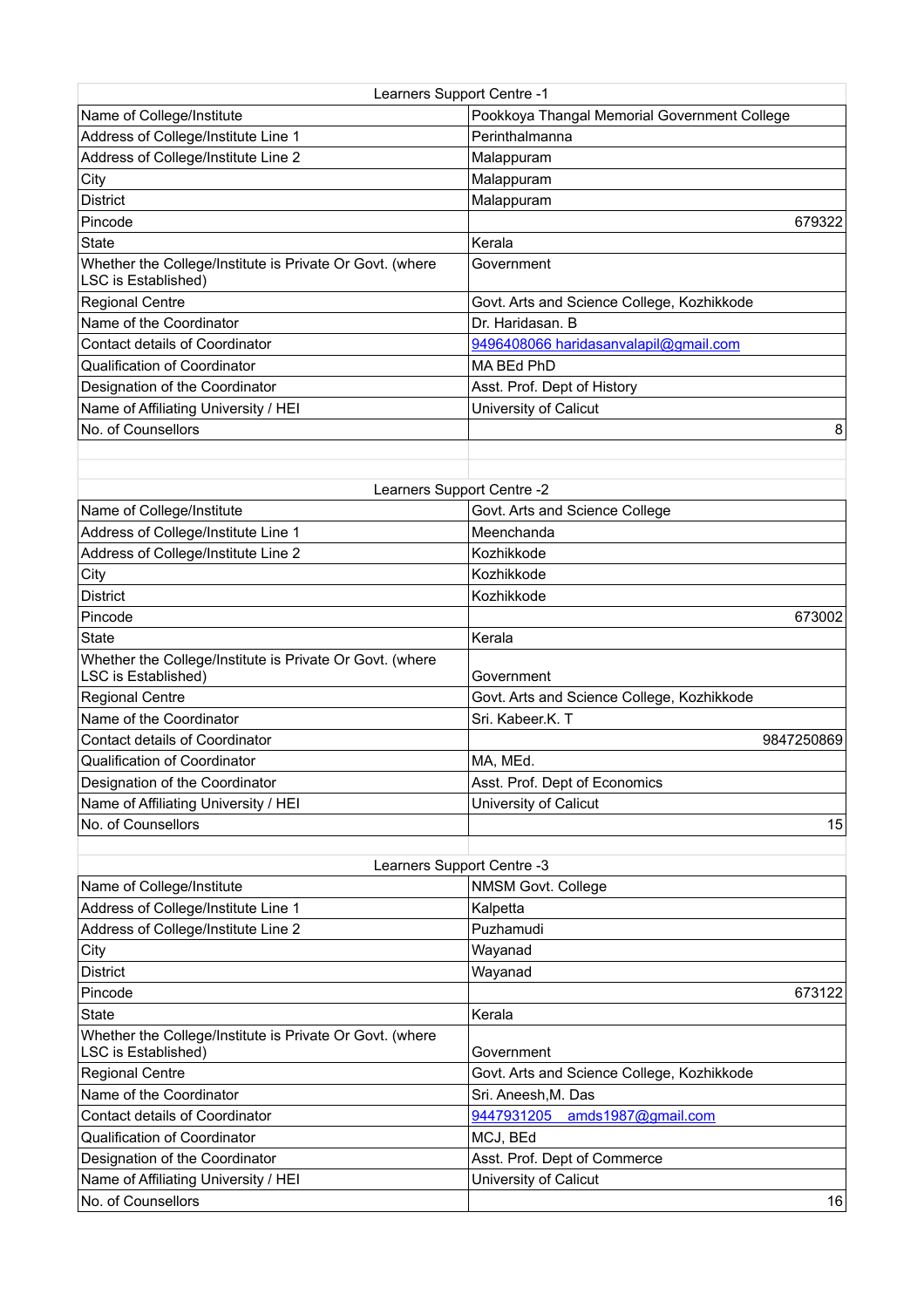| Learners Support Centre -4                                                      |                                   |  |
|---------------------------------------------------------------------------------|-----------------------------------|--|
| Name of College/Institute                                                       | Govt. Brennen College             |  |
| Address of College/Institute Line 1                                             | Dharmadam                         |  |
| Address of College/Institute Line 2                                             | Thalassery                        |  |
| City                                                                            | Kannur                            |  |
| <b>District</b>                                                                 | Kannur                            |  |
| Pincode                                                                         | 670106                            |  |
| <b>State</b>                                                                    | Kerala                            |  |
| Whether the College/Institute is Private Or Govt. (where<br>LSC is Established) | Government                        |  |
| <b>Regional Centre</b>                                                          | Govt. Brennen College, Thalassery |  |
| Name of the Coordinator                                                         | Dr. Abdu Rasheed                  |  |
| Contact details of Coordinator                                                  | 9496354482                        |  |
| Qualification of Coordinator                                                    | MABEd PhD,                        |  |
| Designation of the Coordinator                                                  | Asso. Prof. Dept of Arabic        |  |
| Name of Affiliating University / HEI                                            | University of Kannur              |  |
| No. of Counsellors                                                              | 24                                |  |

| Learners Support Centre -5                 |  |  |
|--------------------------------------------|--|--|
| Govt. College                              |  |  |
| Vidyanagar                                 |  |  |
| Kasargod                                   |  |  |
| Kasargod                                   |  |  |
| Kasargod                                   |  |  |
| 671123                                     |  |  |
| Kerala                                     |  |  |
| Government                                 |  |  |
| Govt. Arts and Science College, Kozhikkode |  |  |
| Anoop Kumar. M                             |  |  |
| anoopkumarmaniyeri@gmail.com 9496296413    |  |  |
| MA, MPhil                                  |  |  |
| Asst. Prof. Dept. of Economics             |  |  |
| University of Calicut                      |  |  |
| 8                                          |  |  |
|                                            |  |  |

| Learners Support Centre -6                                                      |                                  |  |
|---------------------------------------------------------------------------------|----------------------------------|--|
| Name of College/Institute                                                       | Baby John Memorial Govt. College |  |
| Address of College/Institute Line 1                                             | Sankaramangalam                  |  |
| Address of College/Institute Line 2                                             | Chavara                          |  |
| City                                                                            | Kollam                           |  |
| <b>District</b>                                                                 | Kollam                           |  |
| Pincode                                                                         | 691583                           |  |
| <b>State</b>                                                                    | Kerala                           |  |
| Whether the College/Institute is Private Or Govt. (where<br>LSC is Established) | Government                       |  |
| <b>Regional Centre</b>                                                          | Govt. College, Thripunithura     |  |
| Name of the Coordinator                                                         | Dr.Sajith.S                      |  |
| Contact details of Coordinator                                                  | 9447766236                       |  |
| Qualification of Coordinator                                                    | MSc, BEd, Ph.D                   |  |
| Designation of the Coordinator                                                  | Asst. Prof. Dept of Chemistry    |  |
| Name of Affiliating University / HEI                                            | University of Kerala             |  |
| No. of Counsellors                                                              | 6                                |  |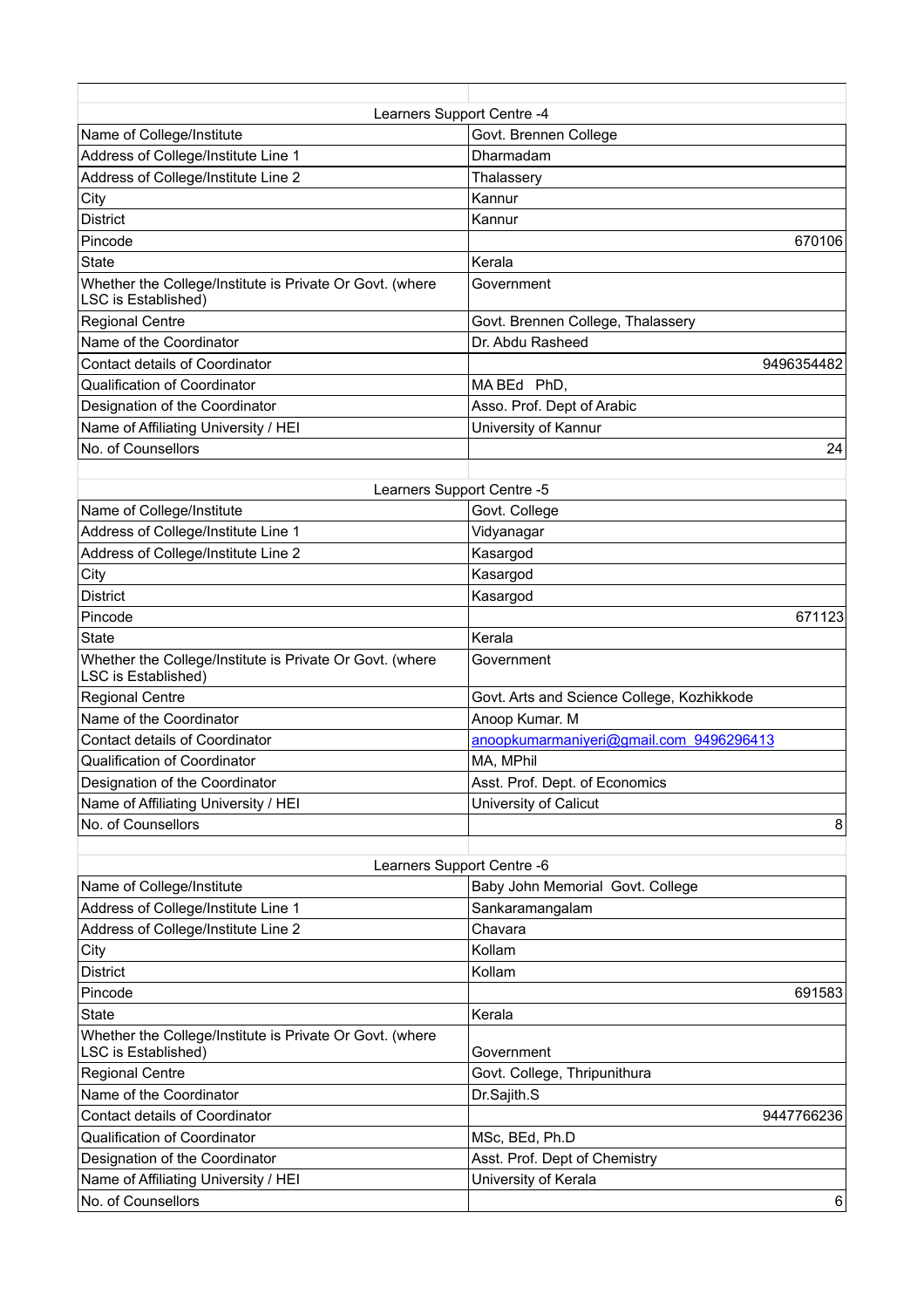| Learners Support Centre -7                                                      |                                |  |
|---------------------------------------------------------------------------------|--------------------------------|--|
| Name of College/Institute                                                       | Govt. Arts and Science College |  |
| Address of College/Institute Line 1                                             | Elanthoor                      |  |
| Address of College/Institute Line 2                                             | Pathanamthitta                 |  |
| City                                                                            | Pathanamthitta                 |  |
| <b>District</b>                                                                 | Pathanamthitta                 |  |
| Pincode                                                                         | 689643                         |  |
| <b>State</b>                                                                    | Kerala                         |  |
| Whether the College/Institute is Private Or Govt. (where<br>LSC is Established) | Government                     |  |
| <b>Regional Centre</b>                                                          | Govt. College, Thripunithura   |  |
| Name of the Coordinator                                                         | Dr. Jiju Varghese Jacob        |  |
| Contact details of Coordinator                                                  | 9447907855                     |  |
| Qualification of Coordinator                                                    | MA, PhD, PGDTE, PGDJ           |  |
| Designation of the Coordinator                                                  | Asst. Prof. Dept of English    |  |
| Name of Affiliating University / HEI                                            | Mahatma Gandhi University      |  |
| No. of Counsellors                                                              | 6                              |  |
|                                                                                 |                                |  |

| Learners Support Centre -8                                                      |                              |  |
|---------------------------------------------------------------------------------|------------------------------|--|
| Name of College/Institute                                                       | Govt. College                |  |
| Address of College/Institute Line 1                                             | Ambalapuzha                  |  |
| Address of College/Institute Line 2                                             | Alapuzha                     |  |
| City                                                                            | Alapuzha                     |  |
| <b>District</b>                                                                 | Alapuzha                     |  |
| Pincode                                                                         | 691583                       |  |
| State                                                                           | Kerala                       |  |
| Whether the College/Institute is Private Or Govt. (where<br>LSC is Established) | Government                   |  |
| <b>Regional Centre</b>                                                          | Govt. College, Thripunithura |  |
| Name of the Coordinator                                                         | Dr. Rajeev Kumar.A.D         |  |
| <b>Contact details of Coordinator</b>                                           | 9447249994                   |  |
| Qualification of Coordinator                                                    | Mcom, PhD                    |  |
| Designation of the Coordinator                                                  | Asst. prof. Dept of Commerce |  |
| Name of Affiliating University / HEI                                            | University of Kerala         |  |
| No. of Counsellors                                                              |                              |  |
|                                                                                 |                              |  |

| Learners Support Centre -9                                                      |                              |  |
|---------------------------------------------------------------------------------|------------------------------|--|
| Name of College/Institute                                                       | Govt. College Kottayam       |  |
| Address of College/Institute Line 1                                             | Nattakam                     |  |
| Address of College/Institute Line 2                                             | Kottayam                     |  |
| City                                                                            | Kottayam                     |  |
| <b>District</b>                                                                 | Kottayam                     |  |
| Pincode                                                                         | 686013                       |  |
| <b>State</b>                                                                    | Kerala                       |  |
| Whether the College/Institute is Private Or Govt. (where<br>LSC is Established) | Government                   |  |
| Regional Centre                                                                 | Govt. College, Thripunithura |  |
| Name of the Coordinator                                                         | Dr. Ranjith Mohan            |  |
| <b>Contact details of Coordinator</b>                                           | 9846972633                   |  |
| Qualification of Coordinator                                                    | Mcom, BEd, PhD               |  |
| Designation of the Coordinator                                                  | Asst. Prof.                  |  |
| Name of Affiliating University / HEI                                            | Mahatma Gandhi University    |  |
| No. of Counsellors                                                              | 9                            |  |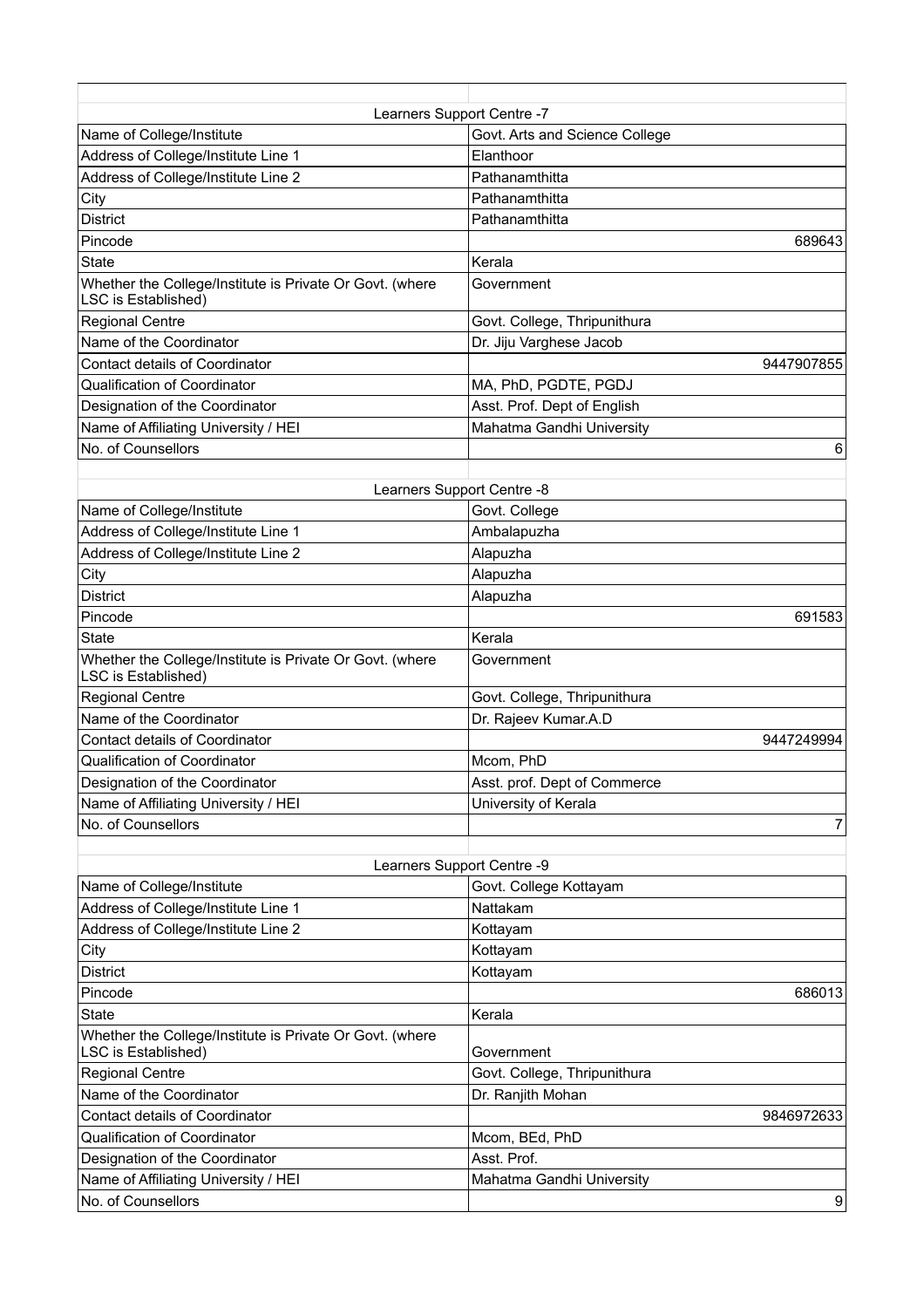| Learners Support Centre -10                                                     |                                                  |  |
|---------------------------------------------------------------------------------|--------------------------------------------------|--|
| Name of College/Institute                                                       | Govt. College                                    |  |
| Address of College/Institute Line 1                                             | Tripunithura                                     |  |
| Address of College/Institute Line 2                                             | Ernakulam                                        |  |
| City                                                                            | Ernakulam                                        |  |
| <b>District</b>                                                                 | Ernakulam                                        |  |
| Pincode                                                                         | 682301                                           |  |
| <b>State</b>                                                                    | Kerala                                           |  |
| Whether the College/Institute is Private Or Govt. (where<br>LSC is Established) | Government                                       |  |
| <b>Regional Centre</b>                                                          | Govt College, Thrippunithura                     |  |
| Name of the Coordinator                                                         | Dr. George Varghese                              |  |
| Contact details of Coordinator                                                  | 9497482833<br>georgeinu@gmail.com                |  |
| Qualification of Coordinator                                                    | <b>PhD</b>                                       |  |
| Designation of the Coordinator                                                  | Asst. Professor, Department of Political Science |  |
| Name of Affiliating University / HEI                                            | Mahatma Gandhi University                        |  |
| No. of Counsellors                                                              | 12                                               |  |

| Learners Support Centre -11                                                            |                                         |  |
|----------------------------------------------------------------------------------------|-----------------------------------------|--|
| Name of College/Institute                                                              | Maharajas College                       |  |
| Address of College/Institute Line 1                                                    | <b>Marine Drive</b>                     |  |
| Address of College/Institute Line 2                                                    | Kochi                                   |  |
| City                                                                                   | Ernakulam                               |  |
| <b>District</b>                                                                        | Ernakulam                               |  |
| Pincode                                                                                | 681011                                  |  |
| <b>State</b>                                                                           | Kerala                                  |  |
| Whether the College/Institute is Private Or Govt. (where<br>LSC is Established)        | Government                              |  |
| <b>Regional Centre</b>                                                                 | Govt. College, Thripunithura            |  |
| Name of the Coordinator                                                                | Dr. Smitha, M.                          |  |
| Contact details of Coordinator                                                         | 9961218128, smitha.madanan@gmail.com    |  |
| Qualification of Coordinator                                                           | MA, PhD                                 |  |
| Designation of the Coordinator                                                         | Asst. Prof                              |  |
| Name of Affiliating University / HEI                                                   | Mahatma Gandhi University               |  |
| No. of Counsellors                                                                     | 15                                      |  |
| Learners Support Centre -12                                                            |                                         |  |
| Name of College/Institute                                                              | Sri. C Achutha Menon Government College |  |
| Address of College/Institute Line 1                                                    | Kuttanellur                             |  |
| Address of College/Institute Line 2                                                    | Thrissur                                |  |
| City                                                                                   | <b>Thrissur</b>                         |  |
| <b>District</b>                                                                        | Thrissur                                |  |
| Pincode                                                                                | 680014                                  |  |
| <b>State</b>                                                                           | Kerala                                  |  |
| Whether the College/Institute is Private Or Govt. (where<br><b>LSC</b> is Established) | Government                              |  |
| <b>Regional Centre</b>                                                                 | SNGS college, Pattambi, Palakkad        |  |
| Name of the Coordinator                                                                |                                         |  |
| <b>Contact details of Coordinator</b>                                                  |                                         |  |
| Qualification of Coordinator                                                           |                                         |  |
| Designation of the Coordinator                                                         |                                         |  |
| Name of Affiliating University / HEI                                                   | University of Calicut                   |  |
| No. of Counsellors                                                                     | 6                                       |  |
|                                                                                        |                                         |  |